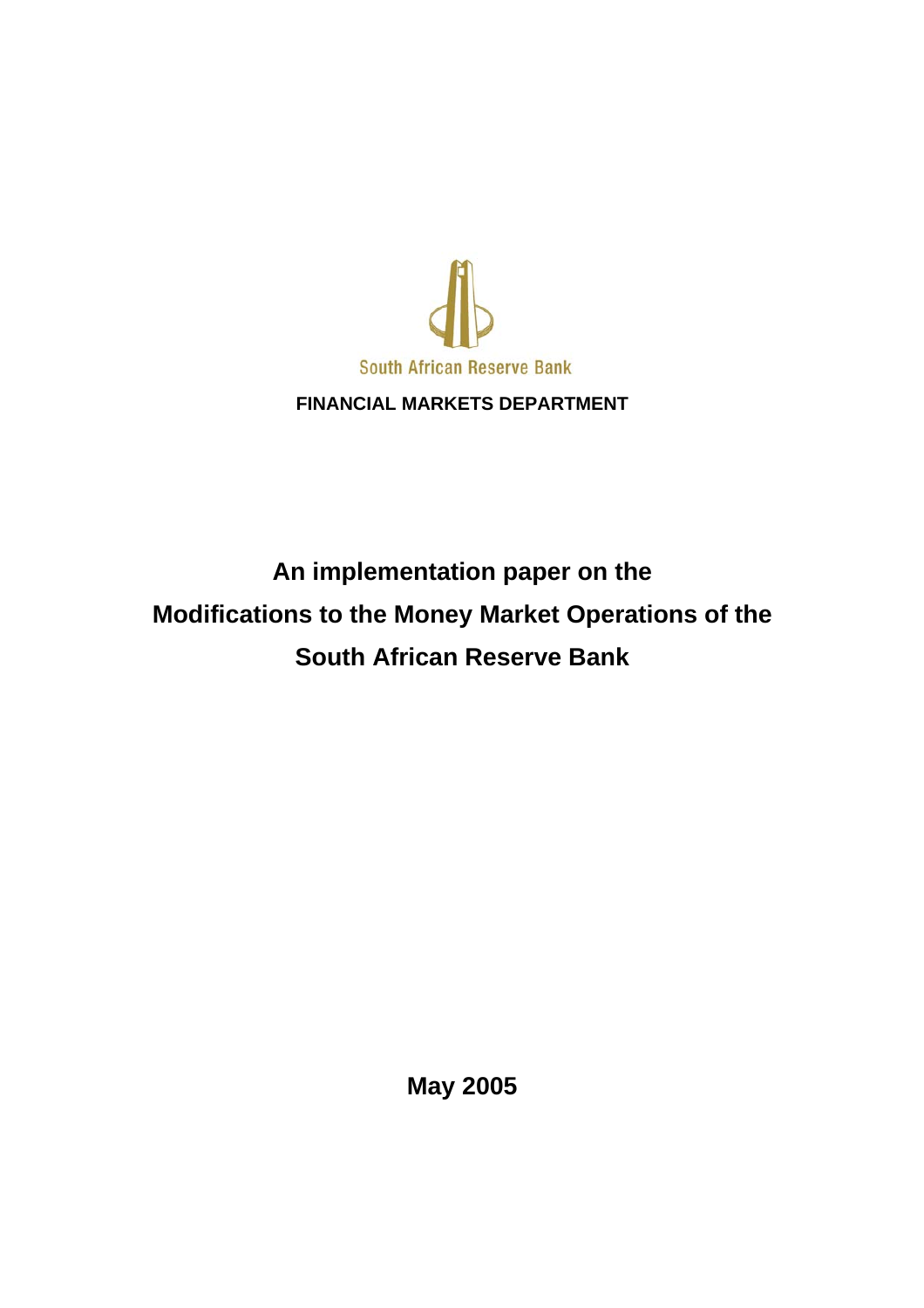# **MODIFICATIONS TO THE MONEY MARKET OPERATIONS OF THE SOUTH AFRICAN RESERVE BANK**

Implementation paper by the South African Reserve Bank:

This paper describes the new framework and envisaged broad functioning of the Reserve Bank's operations in the domestic money market. The implementation programme of the new framework will commence on Wednesday, 25 May 2005.

Any questions can be addressed to:

The Head Financial Markets Department South African Reserve Bank For the attention of Mr Tom Khosa P.O. Box 427 PRETORIA 0001

or by e-mail to: SARBFinMark@resbank.co.za

Further copies of the paper are available on the Reserve Bank's website at [www.reservebank.co.za](http://www.reservebank.co.za/)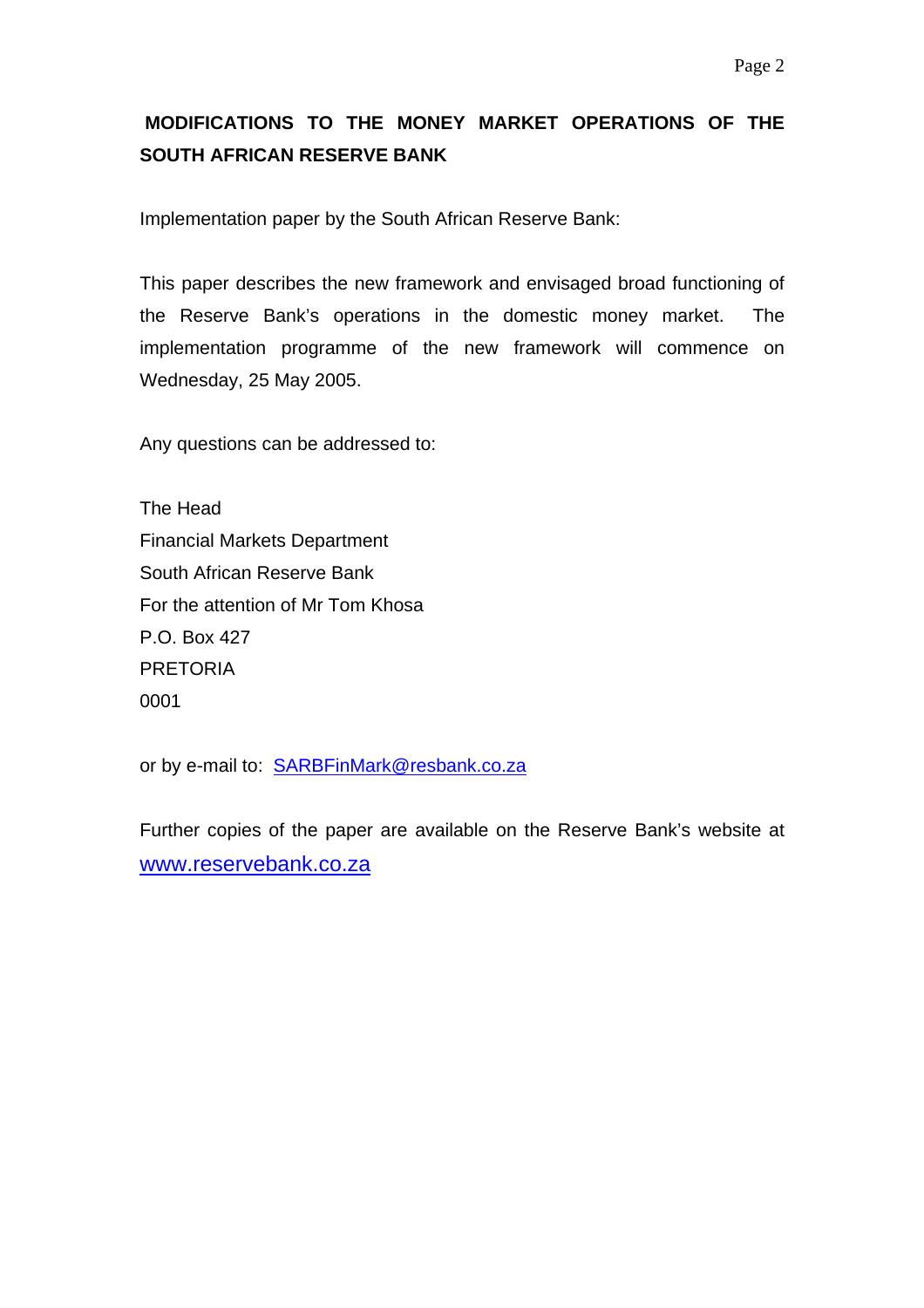# **CONTENTS**

| 4. MODIFICATIONS TO THE RESERVE BANK'S MONEY MARKET |  |
|-----------------------------------------------------|--|
|                                                     |  |
|                                                     |  |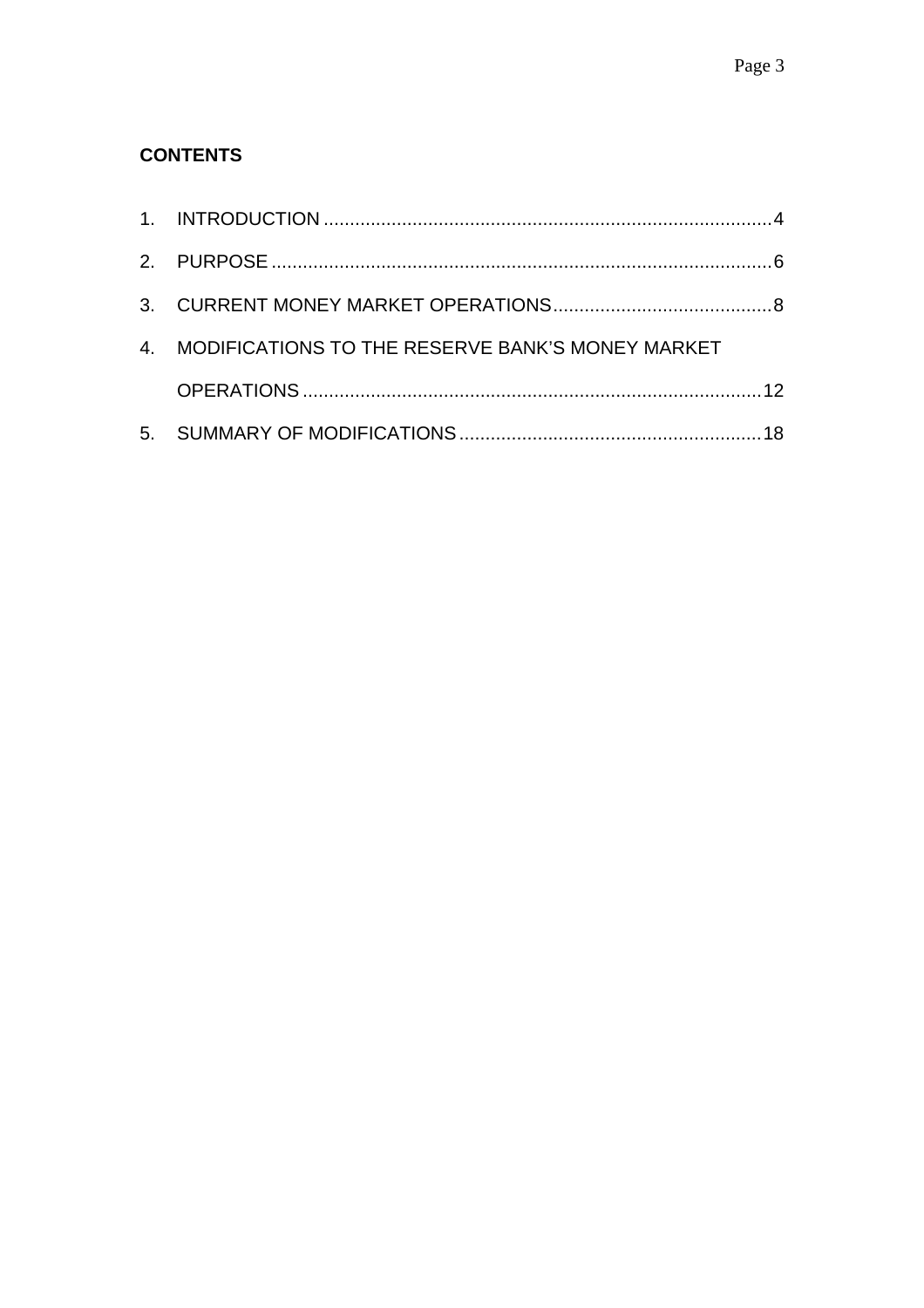#### <span id="page-3-0"></span>**1. INTRODUCTION**

- 1.1 The Reserve Bank announced in a press release dated 3 June 2004 that it is currently reviewing its operations in the domestic money market and assessing the functioning of the money market in general.
- 1.2 Following the announcement, the Reserve Bank embarked on a series of discussions with its major counterparties participating in its refinancing operations in order to obtain their views and ideas on how these procedures and related issues could be improved upon.
- 1.3 A money market survey was also conducted by means of a questionnaire distributed among all the major participants in the domestic financial market.
- 1.4 A consultation paper encompassing the outcome of the discussions held with various institutions, as well as the suggestions and issues raised in the questionnaire by the participants in the survey, was circulated for comments to the Money Market Liaison Group (MMLG) at its inaugural meeting on 10 December 2004. The consultation paper and consequently also this implementation paper were shaped by their comments including also those of other interested parties to whom the consultation paper was circulated, as well as by the Reserve Bank's investigations into the operational frameworks of various other central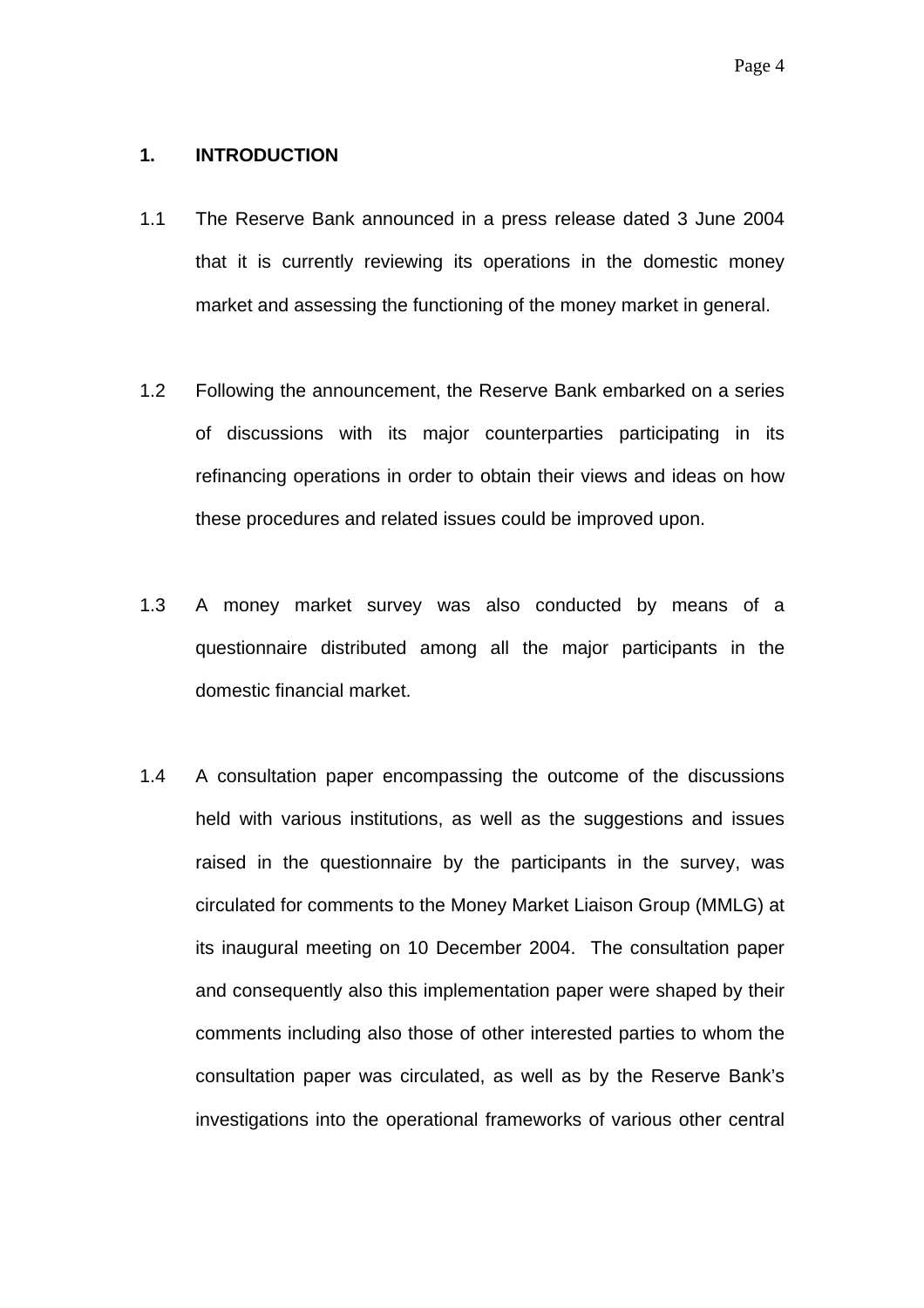banks to ensure that our operational framework develops in line with best international practice.

- 1.5 The MMLG was set-up as a central bank initiative supported by money market participants to serve as a forum for all interested parties to regularly review and discuss developments in the structure, functioning and effectiveness of the domestic money market.
- 1.6 The MMLG consists of representatives from ABSA, SCMB, FNB, Nedcor, Investec, Association of Corporate Treasurers of South Africa (ACTSA), Bond Exchange of South Africa (BESA), JSE Securities Exchange, the Public Investment Corporation (PIC), The Banking Association and the International Bankers Association (IBA).
- 1.7 Various comments were received from market participants on the proposals contained in the consultative paper. These issues were discussed at the second meeting of the MMLG on 20 April 2005, paving the way for preparing this implementation paper which describes the modifications to the Reserve Bank's money market operations.
- 1.8 The Reserve Bank last announced certain changes to its refinancing procedures in April 2001 (which became effective in September 2001) aimed at improving the efficiency of its monetary policy implementation framework. Various changes have occurred since then which warrant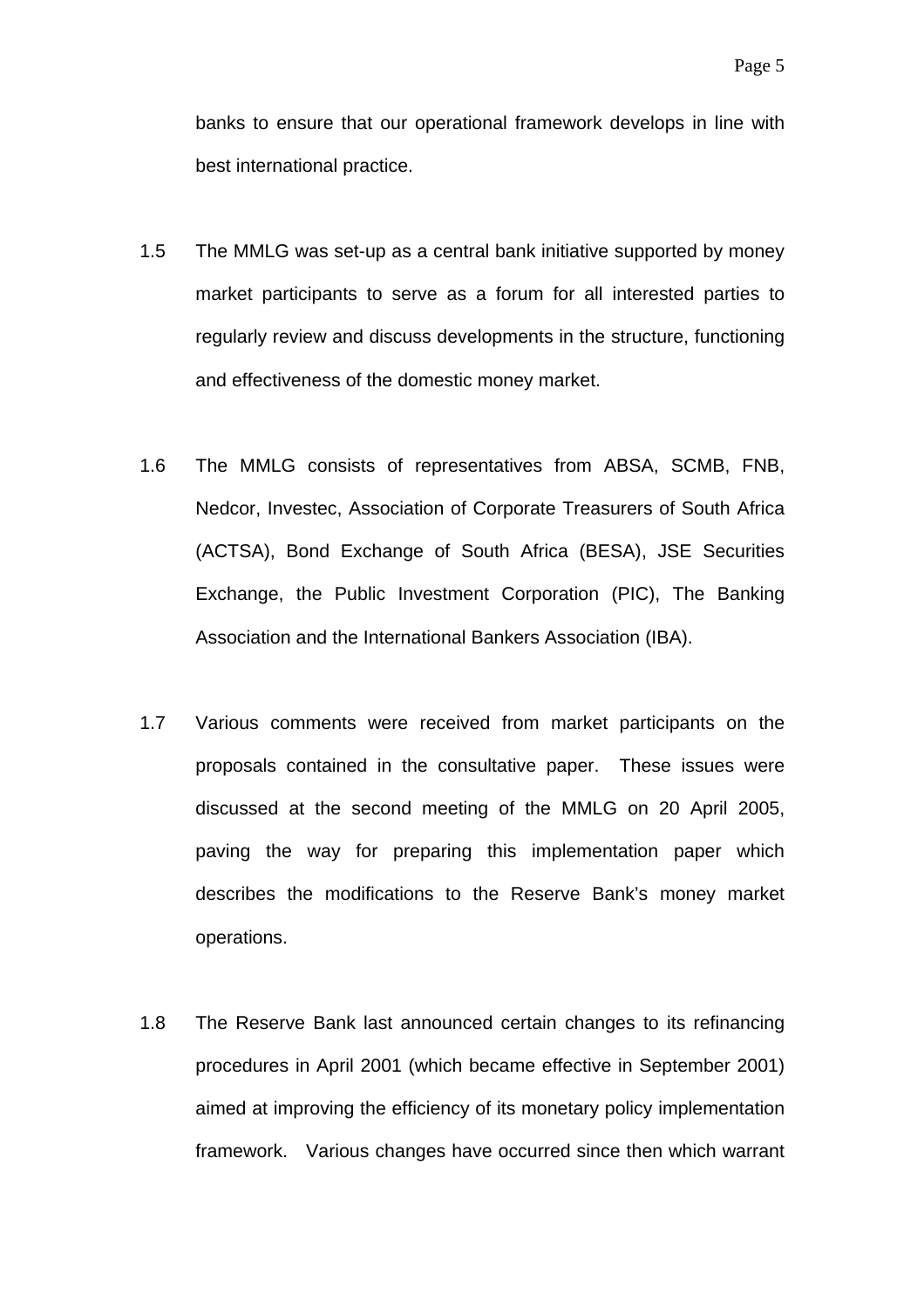<span id="page-5-0"></span>some further adjustments to the existing procedures. One recent such development was the elimination in February 2004 of the Reserve Bank's oversold foreign exchange forward book, which had a major impact on money market liquidity in the past.

- 1.9 This implementation paper sets out the Reserve Bank's modifications to the refinancing system, the implementation programme of which will commence on Wednesday, 25 May 2005. The Operational Notice, which clarifies the procedures governing participation in the Bank's refinancing operations, is currently being updated and will be published on the Bank's website prior to the implementation date mentioned above.
- 1.10 Although the purpose and current procedures of the Reserve Bank's operations in the money market have been explained in detail in the consultative paper, they are summarised below for ease of reference. Moreover, they provide useful background as to the reasons behind the modifications.

#### **2. PURPOSE**

2.1 The purpose of the Reserve Bank's operations in the domestic money market is to implement the Monetary Policy Committee's (MPC) interest rate decisions while meeting the banks' combined liquidity needs, and so contribute to the stability of the banking system as a whole. At the core of this process lies the fact that a central bank, as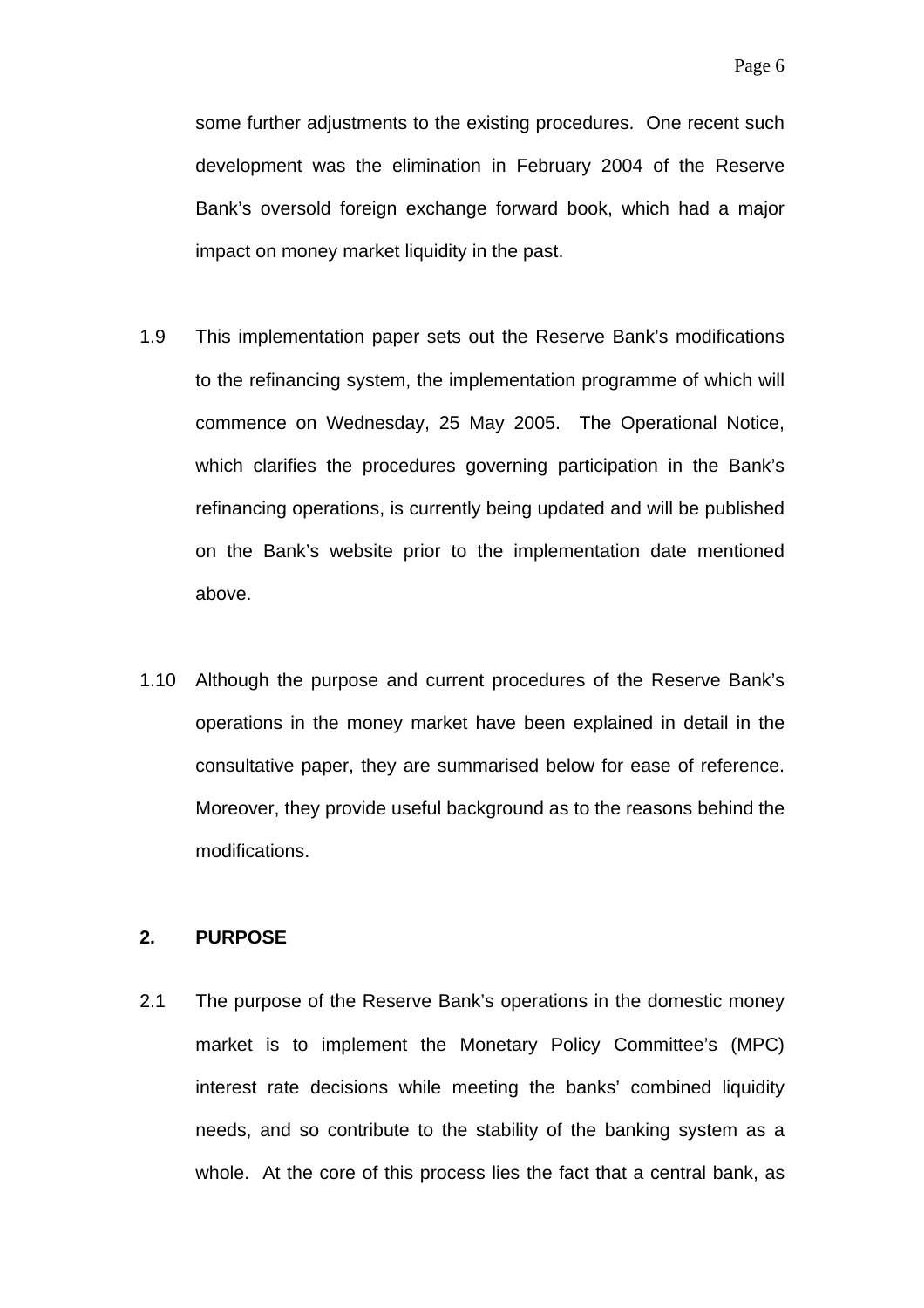the ultimate provider of liquidity in the banking system, exerts control over the supply of funds in the interbank market. Central banks have the ability to determine the conditions that equilibrate supply and demand of funds in the interbank market. Hence, they can directly influence short-term rates in the money market and thus the structure of interest rates across the financial system. This forms one of the principal transmission channels through which monetary policy impacts on the economy, including movements in the general price level. The modifications announced in this paper will not in any way change the Reserve Bank's monetary policy framework.

- 2.2 The purpose of this implementation paper is to announce certain modifications to the Reserve Bank's accommodation/refinancing system in order to:
- 2.2.1 streamline the Bank's refinancing operations to make them simpler and more transparent. The aim is to have an efficient, safe and flexible framework for liquidity management in the money market, including access to and use of central bank money;
- 2.2.2 encourage the banks to take more responsibility for managing their own individual liquidity needs in the market and thereby test their credit-standing in the market on a regular basis (in line with the philosophy of Basel II); and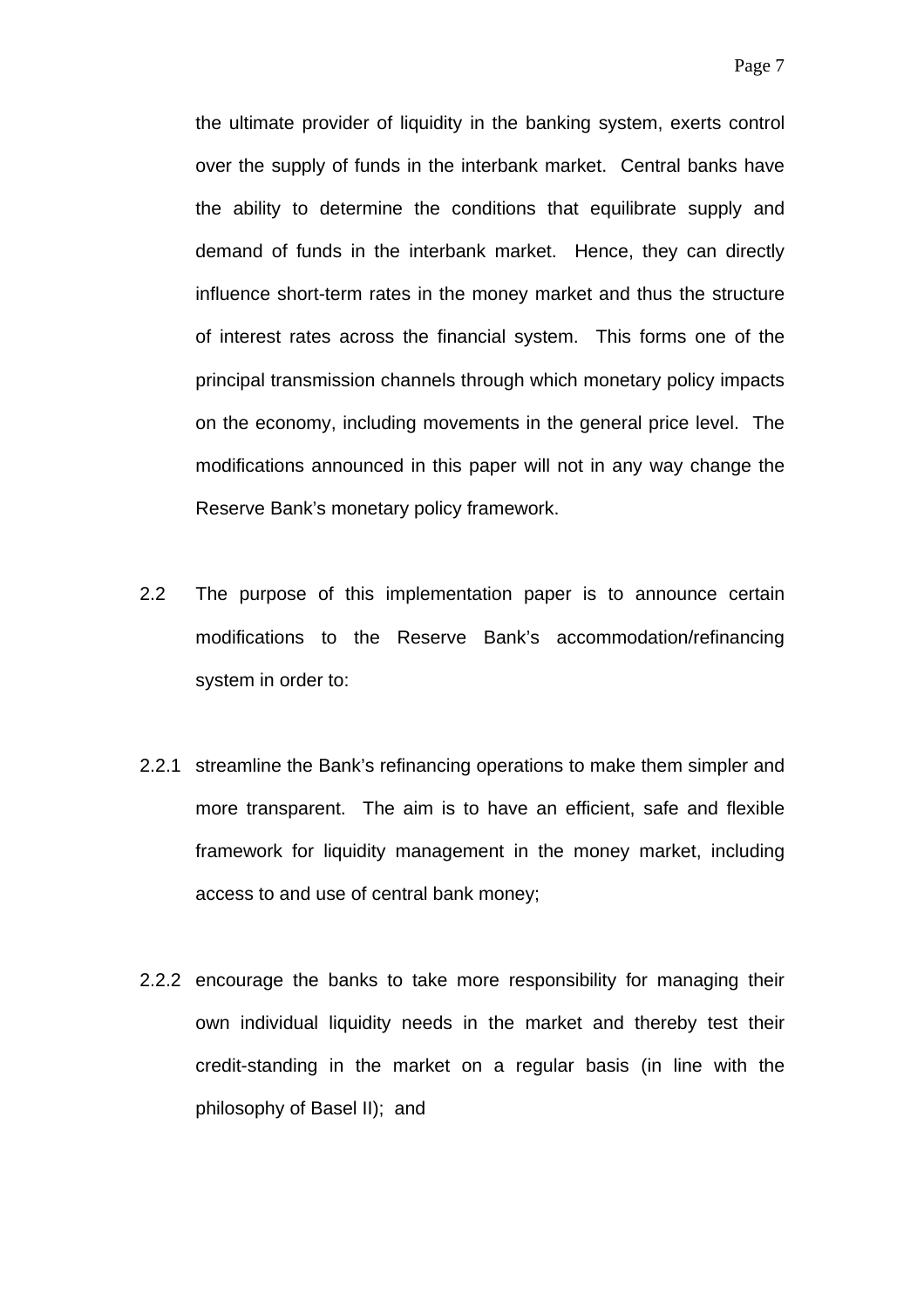<span id="page-7-0"></span>2.2.3 promote a more active money market in South Africa, as more active trading amongst money market participants should promote more liquid and deeper money markets, benefiting the country's financial infrastructure as a whole by way of improving the price discovery mechanism through enlarged competition among regular players in the interbank money market.

In order to better understand the reasons behind the changes to the refinancing system, the current procedures warrant a brief summary.

## **3. CURRENT MONEY MARKET OPERATIONS**

- 3.1 The Reserve Bank currently aims to supply liquidity to the banks to enable them to hold required cash reserve deposits with the Bank and to provide them with sufficient funds to square off their positions at the end of each settlement day.
- 3.2 The liquidity requirement is re-estimated each week and the required amount is provided at the main weekly repo auction, usually conducted on Wednesdays at 12:00. The transactions have a maturity of seven days. The Reserve Bank's estimation of the liquidity requirement is not disclosed prior to the auctions, which means that the banks do not know what their collective need is.
- 3.3 The amount supplied at the main repo auction is limited to the estimated liquidity requirement. Should the combined bids exceed the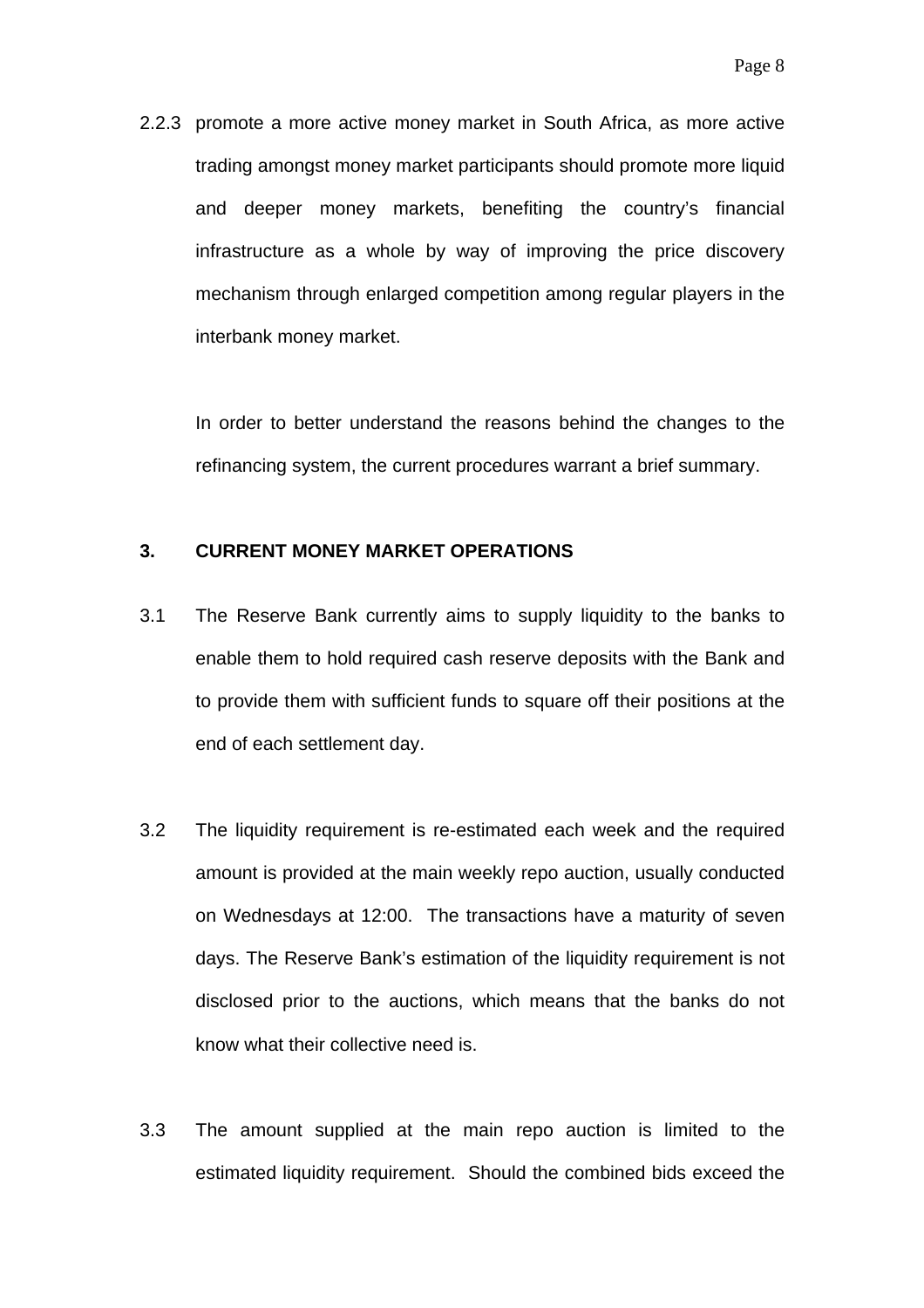estimated liquidity requirement, the latter amount is allocated to the banks on a pro rata basis i.e. they each receive a similar percentage of the amounts bid with the total allocation equal to the estimated liquidity requirement. However, should the banks tender for a smaller amount than the estimated liquidity requirement, they are then provided with their individual bids which means that the total amount allocated would be smaller than the estimated required amount.

- 3.4 Funds at the weekly repo auction are provided at the repo rate as determined by the Monetary Policy Committee (MPC). This ensures that market rates are anchored to the policy rate, which is the way in which monetary policy is transmitted to the economy.
- 3.5 For some years up until 2003, a huge structural money market surplus first needed to be drained in order to create a meaningful liquidity requirement in the domestic market. This liquidity overhang was largely associated with losses encountered (at times) on the Reserve Bank's oversold foreign exchange forward position (forward book). The subsequent expansionary impact on money market liquidity was neutralised through various so called "open market operations" namely: SARB debentures, long term reverse repo transactions, foreign exchange swaps and money market foreign exchange swaps with counter dollar deposits, which at one stage reached a level of more than R50 billion. The structural surplus has now declined substantially owing mainly to: the partial settlement of the Gold and Foreign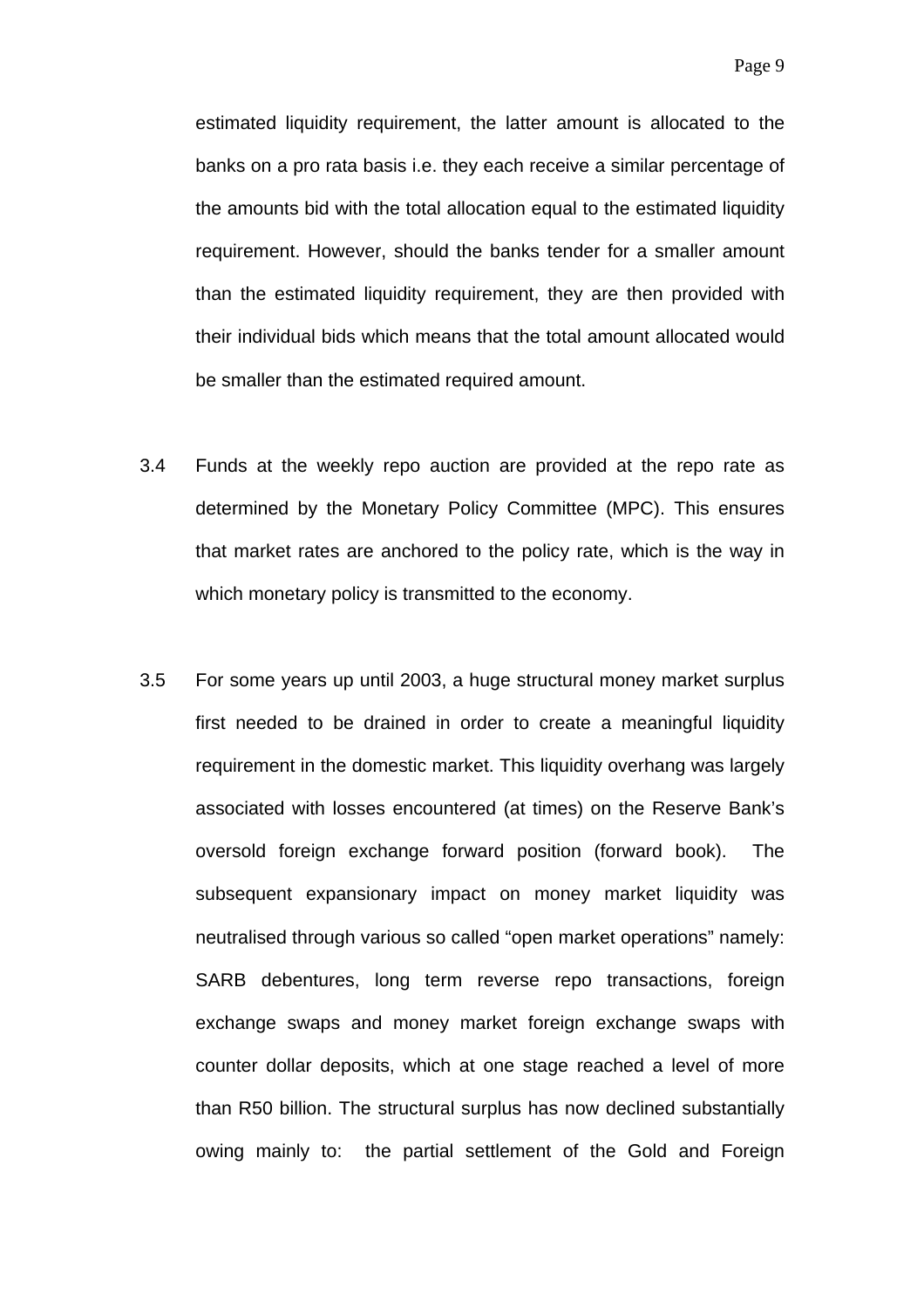Exchange Contingency Reserve account (GFECRA) by the National Treasury; the outright selling of securities from the Reserve Bank's bond portfolio; as well as the recovery in the exchange rate of the rand which has generated profits on the forward book. The oversold foreign exchange forward position was squared-off in February 2004 which means that the forward book will no longer be an important factor in liquidity management. In the past, it has often complicated the banks' own liquidity calculations because they could not reliably determine what amounts of liquidity would be drained by the Reserve Bank in order to sterilise the expansions related to the losses on the forward book. Having dealt with this important structural constraint, the Reserve Bank feels that it can now introduce measures which it believes will encourage banks to take more responsibility for managing their own individual liquidity needs.

3.6 If in practice the amount supplied in the main weekly repo auction turns out to fall short or exceed the banks' combined liquidity need by more than R100 million, the Reserve Bank generally squares off this position at the end of each settlement day through supplementary auctions. A supplementary repo auction is announced to provide additional liquidity to the banks or any excess liquidity is drained by means of a supplementary reverse repo auction. These overnight operations are conducted at the repo rate, i.e. without penalty, because the shortfalls/surpluses normally arise due to under/over-estimation of the market's liquidity needs by the Reserve Bank. The Reserve Bank may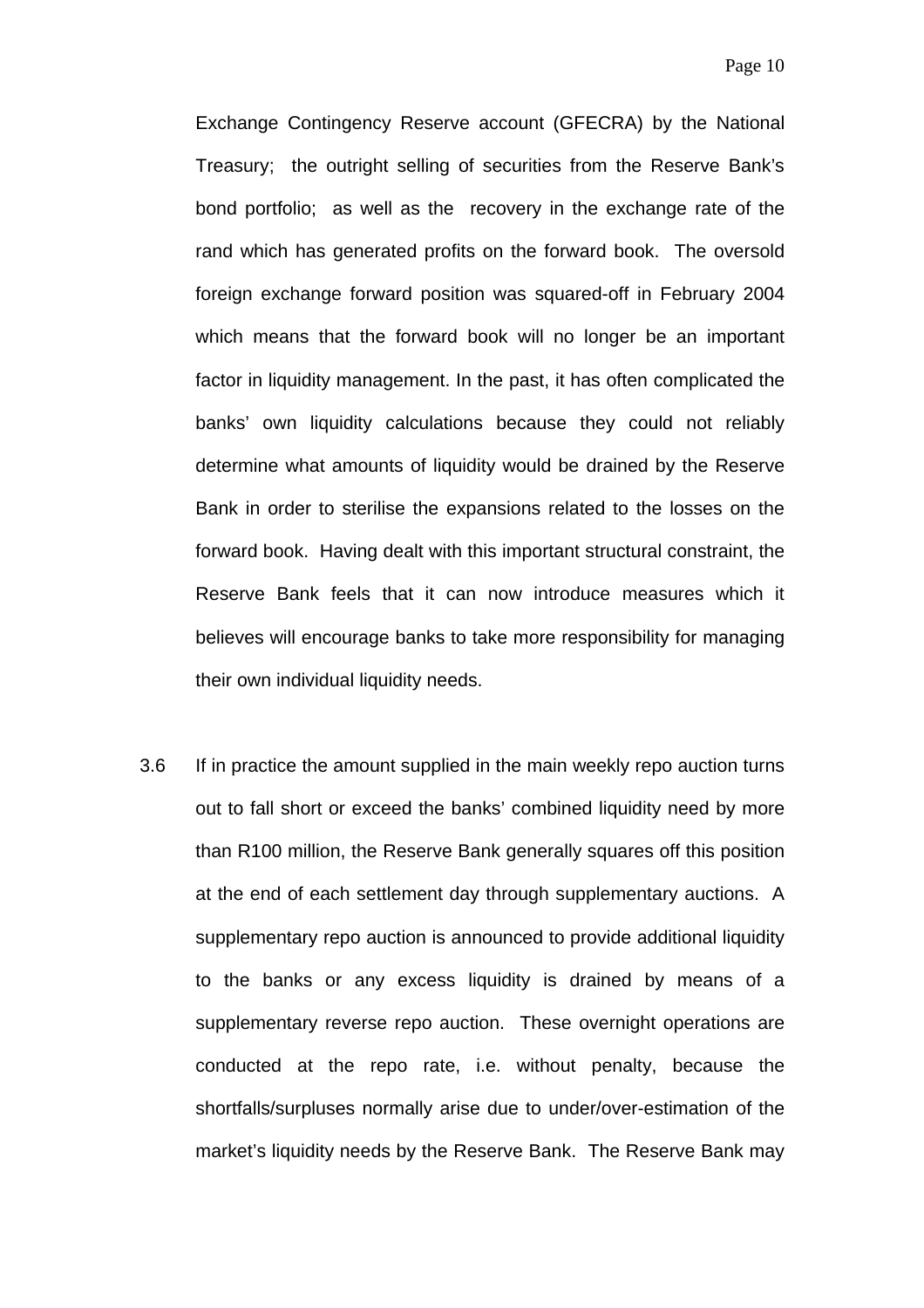occasionally impose a penalty, by leaving the banks to resort to the final clearing mechanism where short positions are funded at 150 basis points above the repo rate and surpluses absorbed at 150 basis points below the repo rate. Final clearing auctions are available to the banks at their discretion. They may typically decide to utilise this facility if the final position at square-off time is less than R100 million, because the Reserve Bank will then refrain from offering supplementary clearing auctions. Should the banks fail to avail themselves of the final clearing facility, any shortfalls on their settlement accounts are automatically squared at the marginal lending rate i.e. at 500 basis points above the repo rate. Surpluses on their settlement accounts attract no interest.

- 3.7 If, during the week, it turns out that the actual liquidity need varies substantially from the calculated requirement (i.e. the amount allotted at the weekly main repo auction), the Reserve Bank will steer the overall need back towards the target by supplying or draining liquidity overnight through the use of foreign exchange swaps.
- 3.8 Besides the facilities described above, the banks also have automatic recourse to their cash reserve balances at the Reserve Bank, provided that they comply with the minimum daily average amounts which need to be kept on these accounts over each maintenance period.
- 3.9 The Bank is of the opinion that a major disincentive for the development of the depth and breadth of the interbank market lies in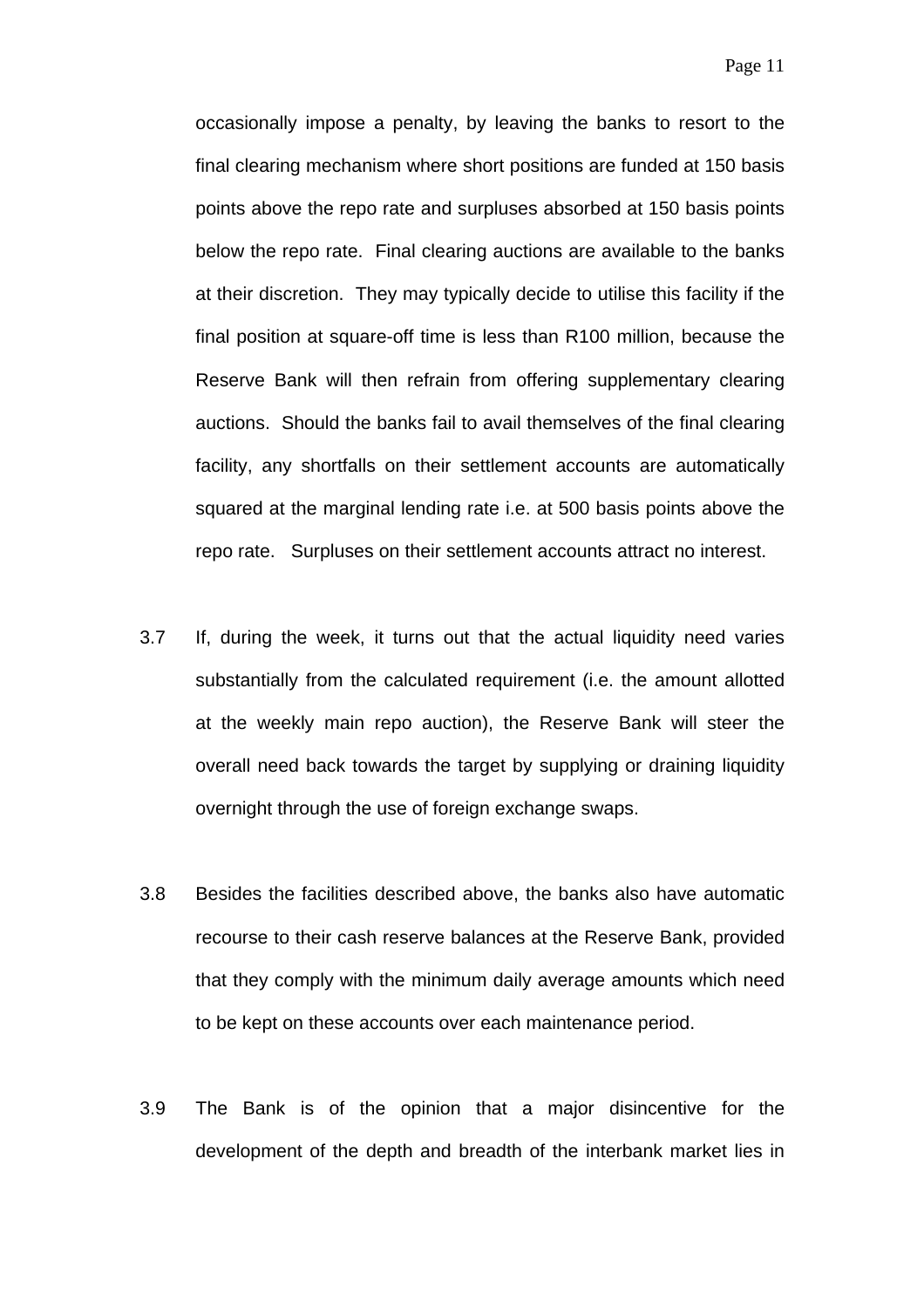<span id="page-11-0"></span>the Bank's practice of squaring-off the banks virtually every day by means of a supplementary repo/reverse repo auction (i.e. at the prevailing repo rate). This practice dampens the banks' responsibility to participate more actively in the interbank market, because of the assurance that the Reserve Bank will either accept any surplus cash or finance any shortfall at the repo rate.

## **4. MODIFICATIONS TO THE RESERVE BANK'S MONEY MARKET OPERATIONS**

- 4.1 The supplementary square-off facility will be abolished as a regular feature. However, the Reserve Bank will maintain the option to conduct a supplementary square-off auction (i.e. at the repo rate), if some unexpected developments cause a large shift in liquidity conditions, or in the case of a substantial over- or under- estimation of the market's liquidity needs by the Bank. Supplementary auctions will, therefore, only be conducted on infrequent occasions, where the Bank considers them necessary to assist the orderly functioning of the market.
- 4.2 The marginal lending facility (MLF) will be abolished because it is no longer being used for monetary policy purposes. It is mainly used for the automatic funding of banks' short positions on their SAMOS settlement accounts at the end of the settlement cycle. This happens mainly owing to administrative errors on the side of the banks and the amounts involved are small and insignificant. However, the need still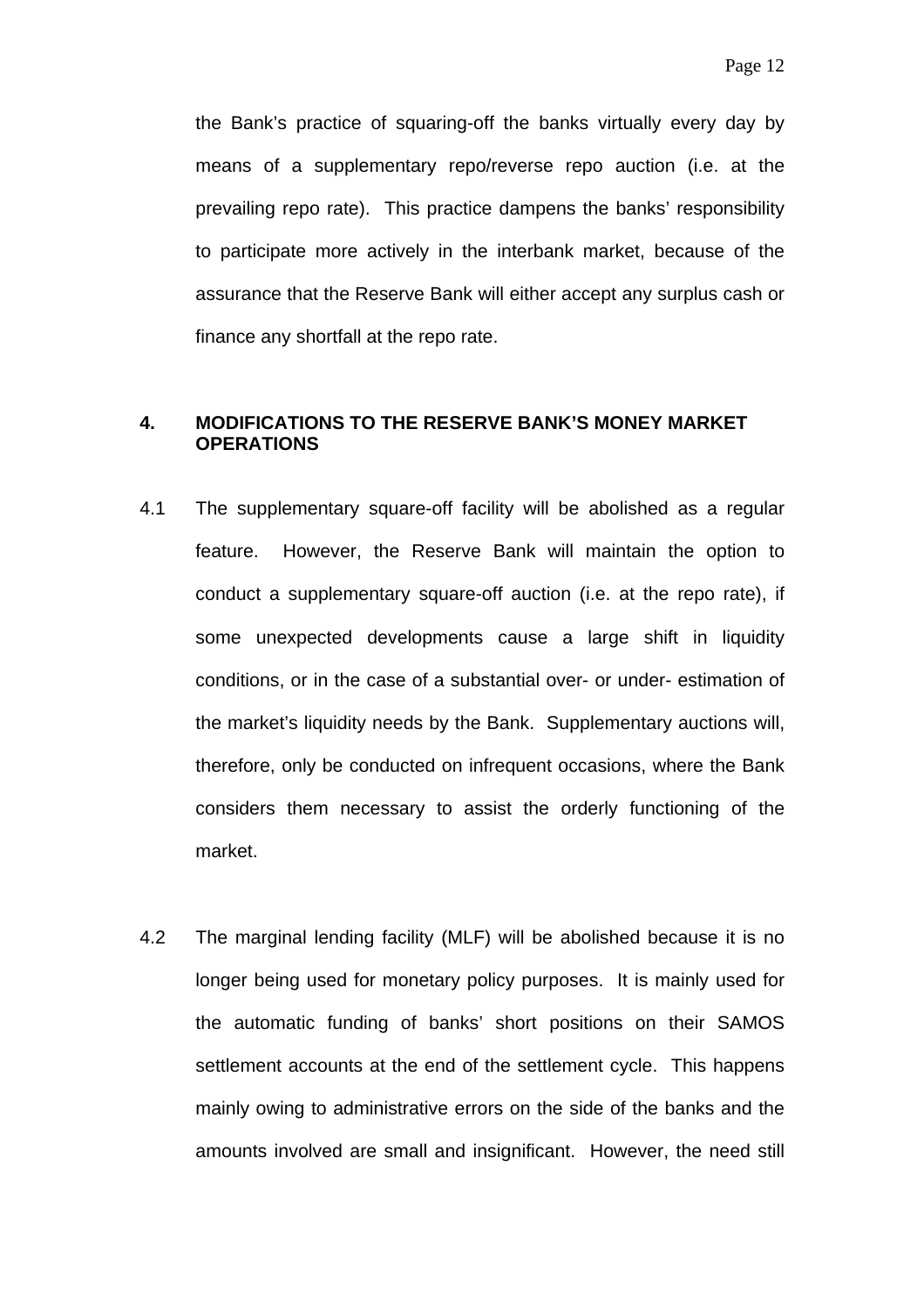exists to encourage banks to square-off their positions in the position window period, either by accessing their cash reserve accounts or the standing facilities at the Bank (assuming that it does not offer a supplementary clearing auction). Some form of penalty will, therefore, still apply on unsettled positions on the banks' settlement accounts at the end of the settlement cycle. For this reason overdrawn or debit positions will be settled at the SAMOS penalty rate of five hundred basis points above the prevailing repo rate. Credit balances will not earn any interest because banks should for, prudent risk management purposes, still be encouraged to minimise the outstanding balances on their settlement accounts.

4.3 The abolishment of the supplementary square-off facility (as a regular feature), implies that, besides the main weekly repo auction, banks will still have access to their cash reserve balances at the Reserve Bank and to the final clearing (or standing) facilities, which will henceforth be renamed "standing facilities". The latter facilities are available in the form of a repo or reverse repo transaction maturing on the following business day. The respective interest rates are currently set at a spread of 150 basis points above (for the final clearing repo or overnight borrowing rate) or below (for the final clearing reverse repo or overnight deposit rate) the repo rate. The width of the interest rate corridor usually depends on underlying market conditions. For example, pressures experienced in several foreign exchange markets during the late nineties have led various central banks to accept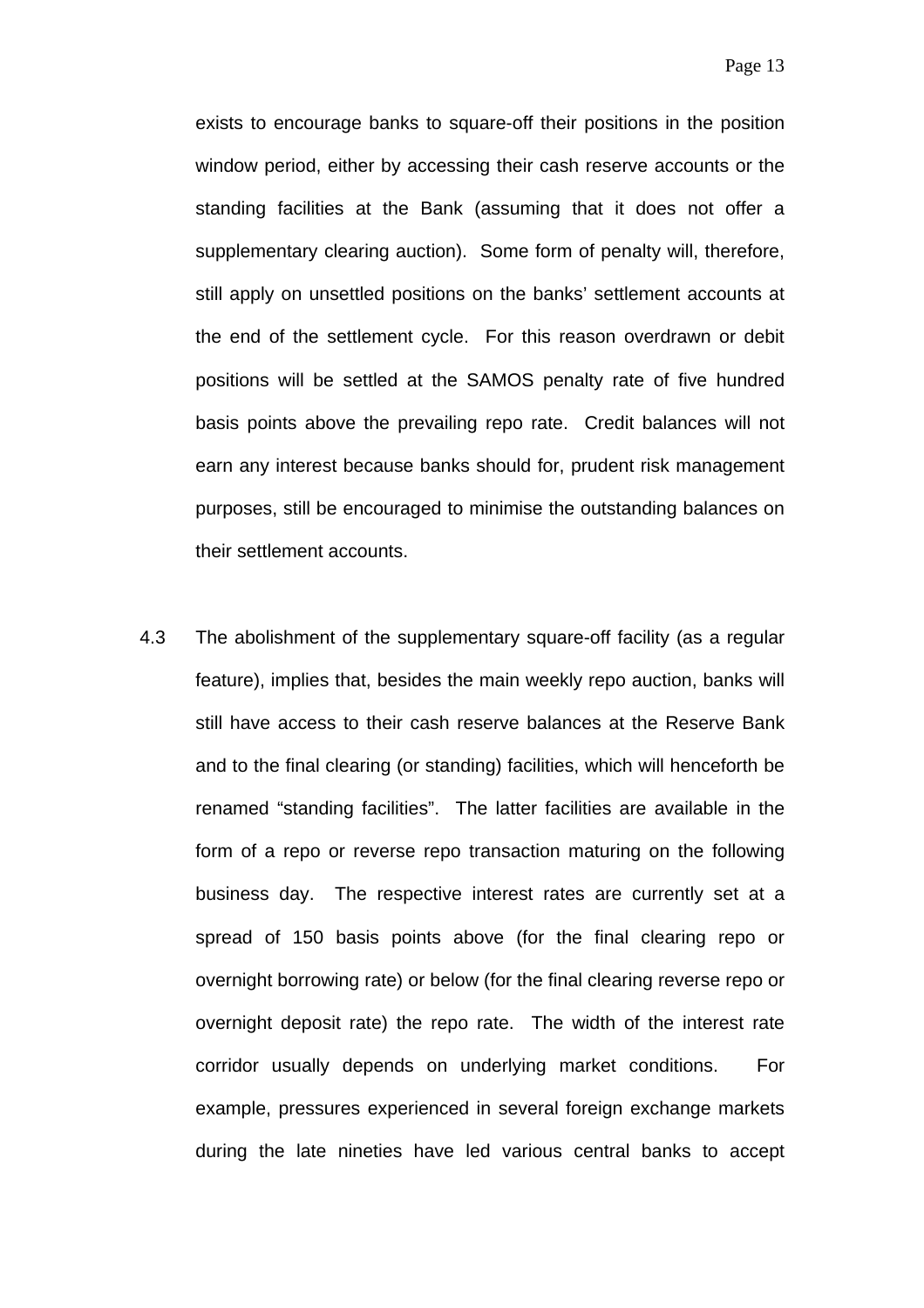greater day-to day movement in interbank overnight rates. Hence, the corridor has been widened in some countries. In South Africa, the corridor was originally set at a spread of  $\pm 150$  basis points in September 2001. Financial conditions have stabilised since then, and the spread above or below the repo rate will from 25 May 2005 be reduced to 50 basis points. Banks will have daily access to the standing facilities between 10:00 and 14:30 provided that they can deliver eligible collateral. Only clearing banks will have recourse to these facilities during the relevant square-off window periods subject also to the provision of suitable collateral. Although the standing facilities will be available to the banks at their discretion, the Reserve Bank will closely monitor utilisation of these facilities. Too frequent use of the standing facilities would signal that the spread is too narrow (i.e. not punitive enough), thereby discouraging the square-off of banks in the interbank market among themselves. Such behaviour may result in the spread being adjusted. The Bank could also decide to adjust the spread in a non-symmetrical way, i.e. penalising borrowers more, relative to depositors, or *vice versa* depending on trends observed.

4.4 Since the supplementary square-off facility will be abolished as a regular feature, it may imply more extensive use of their cash reserve accounts by the banks. In order to provide the banks greater flexibility in managing their own liquidity positions (against the abolishment of the almost daily-offered supplementary square-off facility), the current rule in terms of which banks first have to withdraw funds from their cash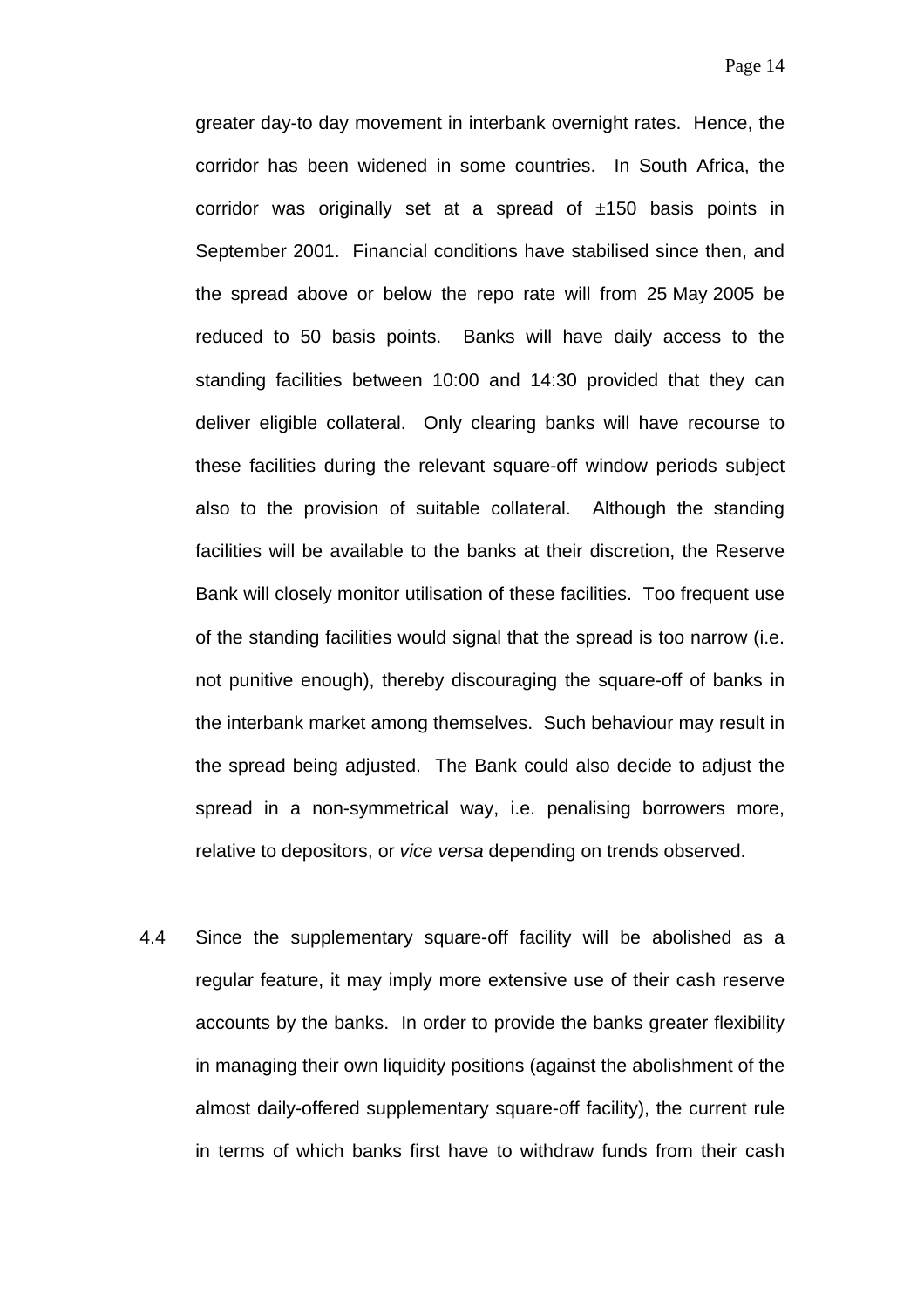reserve accounts before being allowed to make a deposit, will also be abandoned once the modifications are implemented.

4.5 Since September 2001, the Reserve Bank has discontinued disclosing its estimated liquidity requirement to the banks at the announcement of its weekly main repo auctions which means that the banks do not know the size of their collective need. The idea was to create some uncertainty among the banks regarding the overall liquidity position in the market, forcing them to trade their positions actively in the interbank market without relying passively on the Reserve Bank to ultimately deal with the final square-off position at its repo rate. This envisaged incentive for improving the functioning of the interbank market did not materialise as anticipated. It has consequently been decided that the Reserve Bank will, prior to the auction on Wednesdays, resume announcing its estimate of the market's daily average liquidity requirement for the coming week including also the expected range (i.e. the highest and lowest values) of the liquidity requirement for the week ahead. The banks will then be invited to tender for the amount they deem appropriate for their individual needs and the full amount tendered will be allocated to them, irrespective of whether the combined amount tendered exceeds or falls short of the Reserve Bank's average liquidity estimate for the week. Surpluses/shortfalls which may arise during the daily settlements will generally not be accommodated by the Reserve Bank. Instead, the banks will normally be expected to entertain end-of-day square-off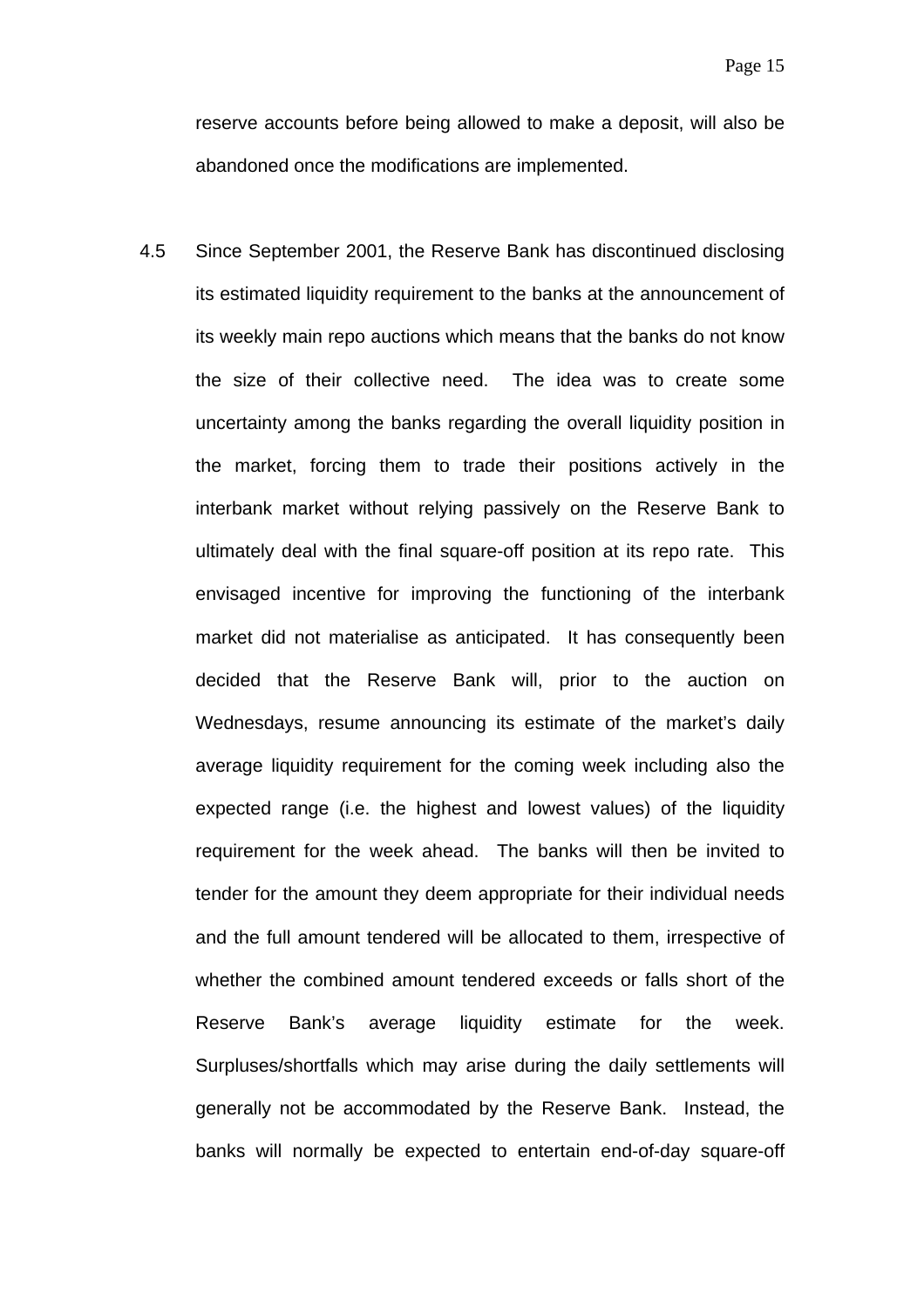positions by accessing either their cash reserve balances or the standing facilities at the Bank. Only when sufficiently large positions arise at square-off time, which may adversely impact on money market interest rates and conditions, will the Reserve Bank consider offering a supplementary clearing facility. However, supplementary clearing auctions might be offered more often at or near the end of the maintenance periods in order to assist the banks to comply with the averaging of their cash reserves.

4.6 While the Reserve Bank is of the opinion that, as a rule, it would be more beneficial to allot the banks' combined liquidity tender in full, it will always do so within reason. This means that, should the extent of the over-bidding pose a threat to the orderly functioning of the money market, the Bank reserves the right to reduce the overall allotment to a reasonable amount. It is, therefore, foreseen that in the (unlikely) case of a huge combined over-bidding, the banks' bids will be allotted on a pro-rata basis. In the event of a combined underbidding, the latter amount would naturally be allotted. It is hoped that this procedure, of meeting the banks' combined bids in full, will encourage the banks to calculate their individual liquidity needs as accurately as possible and that their respective bids will reflect their individual liquidity needs. A more reliable signal of underlying liquidity conditions will be of far greater benefit for both the Reserve Bank and the banks.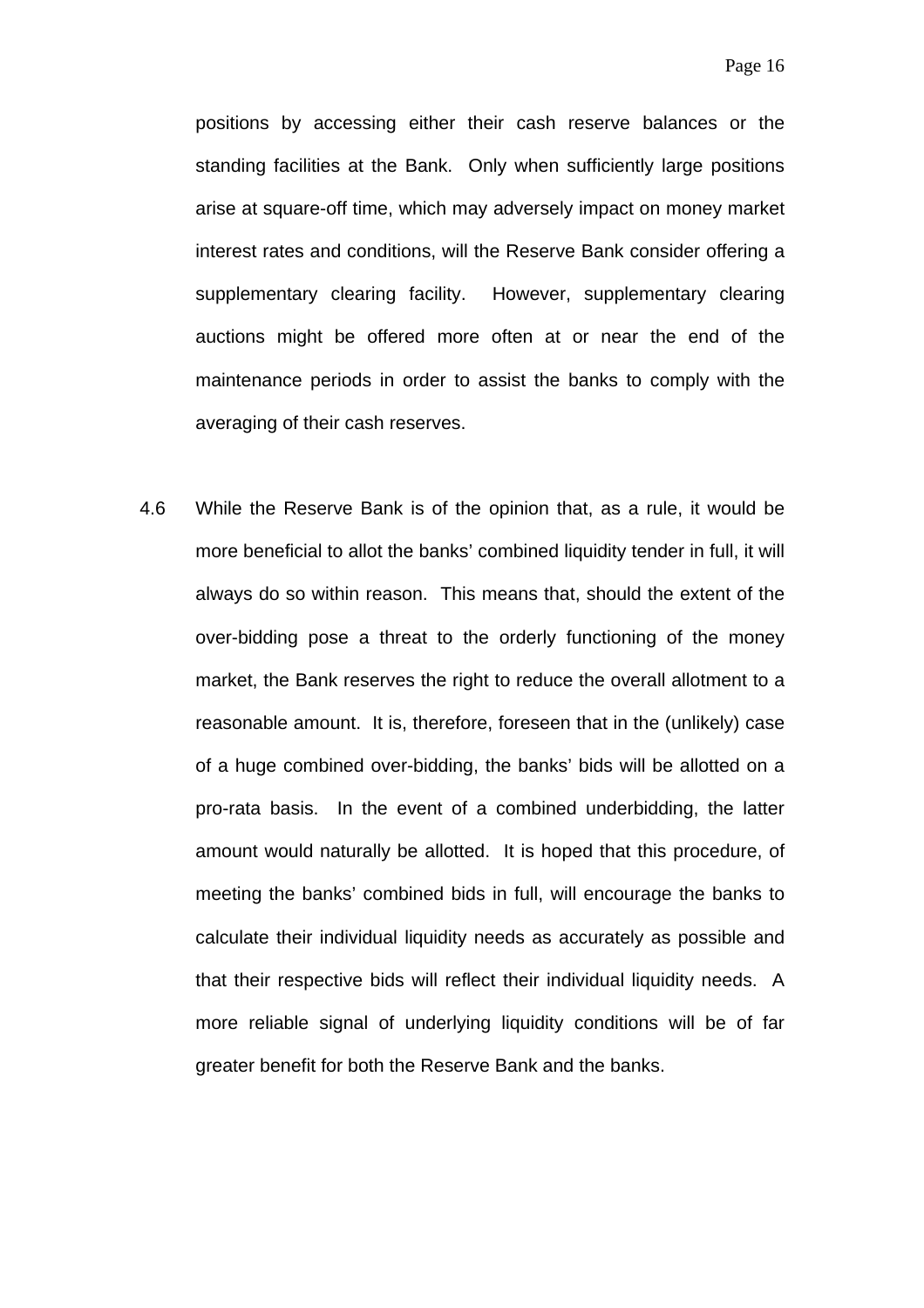- 4.7 Although the Reserve Bank will aim to keep the liquidity requirement during the course of the week within the announced range, the liquidity requirement will fluctuate from one week/auction to another. This fluctuation will mainly reflect the expected weekly changes in noteflows. This means that the liquidity requirement during the last week of the month will generally exceed those during the second or third week of the month owing to substantial increases in notes and coin in circulation at month-ends. However, the expected changes in the liquidity requirement will be conveyed to the market prior to each weekly auction and the daily liquidity requirements will be managed by means of fine-tuning operations to remain within the range announced on Wednesday. Fine-tuning may take the form of offering a supplementary clearing facility by the Bank or may include trading in instruments such as forex swaps, SARB debentures or other securities, either outright or on repo.
- 4.8 As indicated in the Consultative Paper, it is the Bank's intention to broaden its definition of eligible collateral to also include all government guaranteed securities. This means that some securities issued by Trans-Caledon Tunnel Authority (TCTA), the National Roads Agency (NRA), Transnet and Telkom might be considered for inclusion in the eligible collateral pool. It has since transpired that some of the securities issued by these institutions consist of bonds, (which trade as discount instruments and which are already dematerialised) while others are short-term money market securities (which normally trade as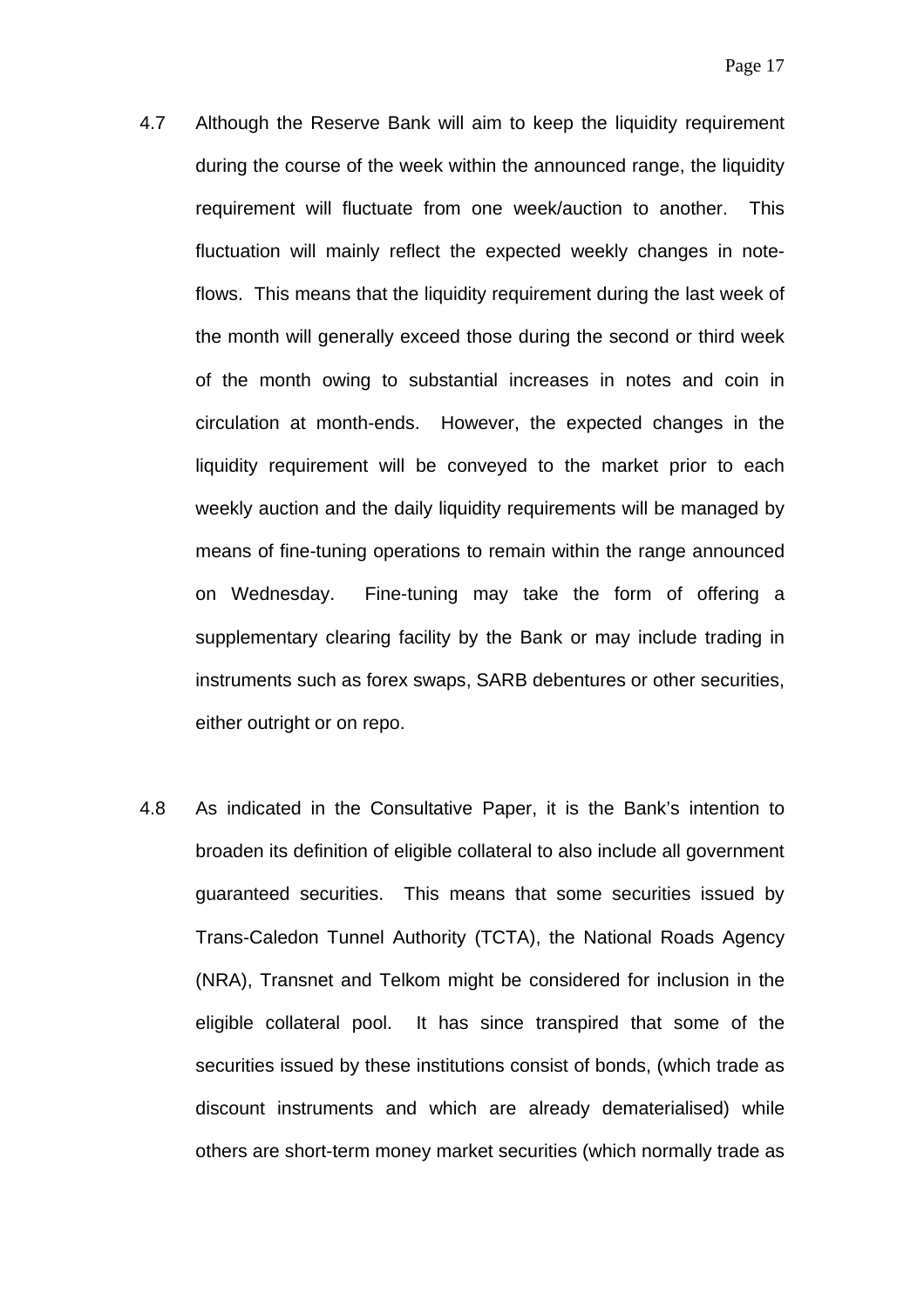<span id="page-17-0"></span>interest-add-on instruments and which are still in paper scrip format). In some cases, the total amounts in issue are relatively small (below R1 billion), which means that despite being government guaranteed, the liquidity on some of these instruments would be relatively low. As a result of the issues mentioned above and taking into account the current endeavours to dematerialise all money market instruments before the end of the year, it has been decided to delay an announcement on the possible expansion of eligible collateral until a later stage. This will allow more time to deal with the various administrative-, systems- and statutory issues, hence preventing the Reserve Bank from announcing "piecemeal" changes to its pool of eligible collateral. Market participants will be informed about developments in this regard. As a result the planned expansion of eligible collateral will not commence with the implementation of the other modifications announced in this paper.

## **5. SUMMARY OF MODIFICATIONS**

The Reserve Bank hereby announces that as from 25 May 2005:

5.1 The supplementary refinancing facility will be abolished as a **regular** daily square-off facility for the banks. Supplementary square-off auctions will henceforth only be conducted on infrequent occasions, for instance if unexpected developments cause a large shift in liquidity conditions.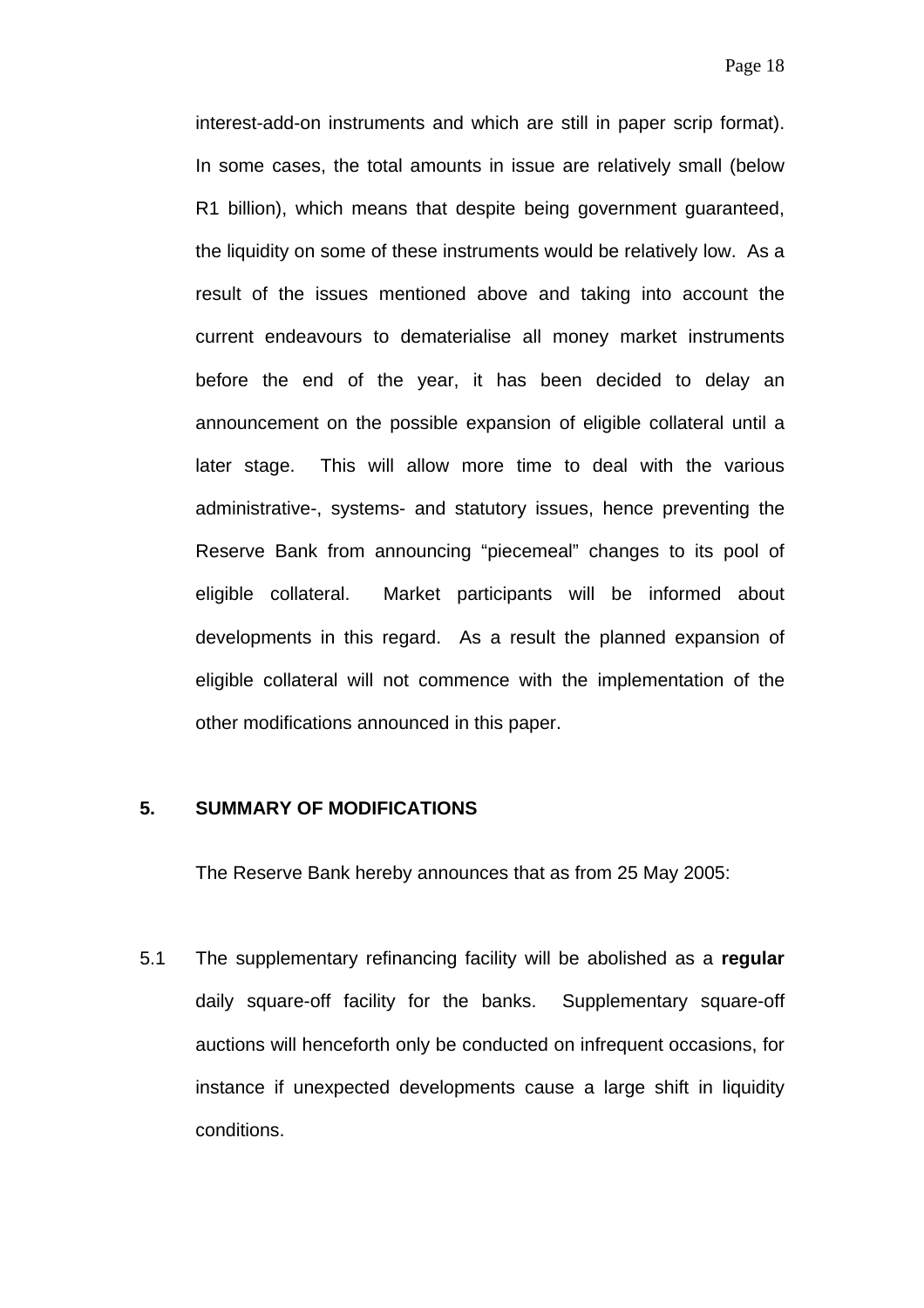- 5.2 The marginal lending facility will be abolished as a monetary policy instrument. To encourage banks to square-off their positions in the position window period, overdrawn or debit positions on their settlement accounts will be settled at the end of the settlement cycle at the SAMOS penalty rate, which is currently set at five hundred basis points above the prevailing repo rate.
- 5.3 The final clearing facility will be abolished as an end-of-day window and replaced with standing facilities at the Reserve Bank providing overnight repo or reverse repo facilities for all banks available daily between 10H00 and 14H30 (and until the closure of the position window for clearing banks).
- 5.4 The spread between the repo rate and the standing facilities will be reduced from the current 150 basis points to 50 basis points on either side of the repo rate.
- 5.5 The Reserve Bank will, prior to the repo auctions on Wednesdays, resume announcing its estimate of the market's daily average liquidity requirement for the coming week including also the expected range (i.e. the highest and lowest values) of the liquidity requirement for the week ahead. The full amount tendered for by the banks will then be allocated to them within reason.